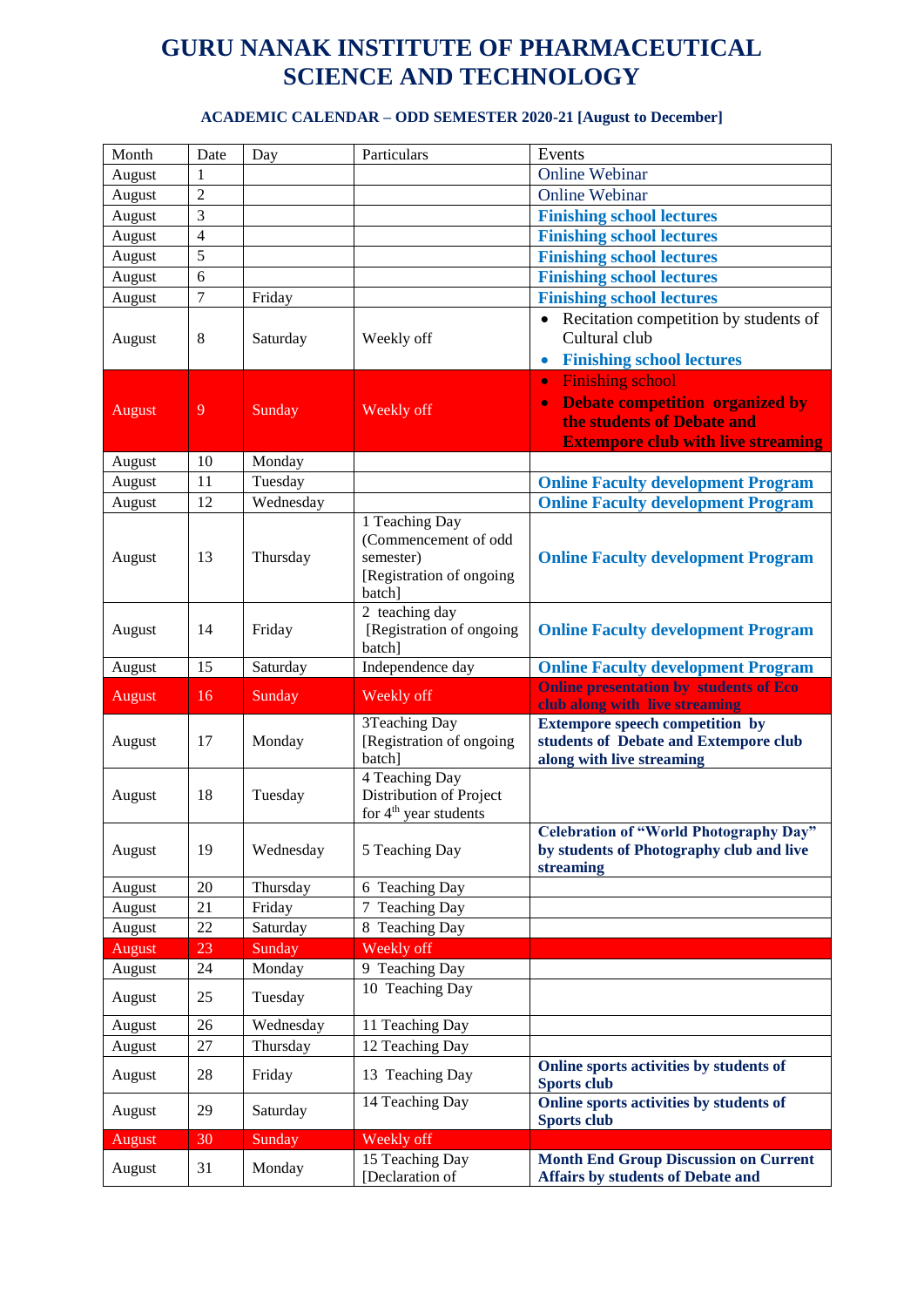|           |                |               | Attendance % of August]                                   | <b>Extempore club along with live streaming</b>                                                                                                                                          |
|-----------|----------------|---------------|-----------------------------------------------------------|------------------------------------------------------------------------------------------------------------------------------------------------------------------------------------------|
| September | 1              | Tuesday       | 16 Teaching Day                                           |                                                                                                                                                                                          |
| September | $\overline{2}$ | Wednesday     | 17 Teaching Day                                           | 1 <sup>st</sup> Online Parents-Teachers meeting                                                                                                                                          |
| September | $\overline{3}$ | Thursday      | 18 Teaching Day                                           | 1 <sup>st</sup> Online Parents-Teachers meeting                                                                                                                                          |
| September | $\overline{4}$ | Friday        | 19 Teaching Day                                           | 'Teachers day' celebration by students<br>of cultural club                                                                                                                               |
| September | 5              | Saturday      | 20 Teaching Day                                           | <b>Essay Writing competition by students</b><br>$\bullet$<br>of Literary and Painting club<br>1 <sup>st</sup> Online Parents-Teachers<br>$\bullet$<br>meeting                            |
| September | 6              | Sunday        | Weekly off                                                |                                                                                                                                                                                          |
| September | 7              | Monday        | 21 Teaching Day                                           | <b>Group Discussion by students of</b><br>$\bullet$<br>Debate and Extempore club along with<br>live streaming<br>Monthly review meeting of academic<br>$\bullet$<br>committee for August |
| September | 8              | Tuesday       | 22 Teaching Day                                           |                                                                                                                                                                                          |
| September | 9              | Wednesday     | 23 Teaching Day                                           |                                                                                                                                                                                          |
| September | 10             | Thursday      | 24 Teaching Day                                           |                                                                                                                                                                                          |
| September | 11             | Friday        | 25 Teaching Day                                           |                                                                                                                                                                                          |
| September | 12             | Saturday      | 26 Teaching Day<br>$1st$ unit test                        |                                                                                                                                                                                          |
| September | 13             | Sunday        | Weekly off                                                |                                                                                                                                                                                          |
| September | 14             | Monday        | $\overline{27}$ Teaching Day<br>1 <sup>st</sup> unit test |                                                                                                                                                                                          |
| September | 15             | Tuesday       | 28 Teaching Day<br>$1st$ unit test                        |                                                                                                                                                                                          |
| September | 16             | Wednesday     | 29 Teaching Day                                           | Quiz on 'World Ozone Day' by students of<br>Debate and extempore Club along with<br>live streaming                                                                                       |
| September | 17             | Thursday      | Mahalaya                                                  | <b>Celebration of Mahalaya by students</b><br>of cultural club                                                                                                                           |
| September | 18             | Friday        | 30 Teaching Day                                           | <b>Online Technical Model Exhibition by</b><br>students of Innovative and Scientific<br><b>Modelling Club</b>                                                                            |
| September | 19             | Saturday      | 31 Teaching Day                                           | Online sports activities by students of<br><b>Sports club</b>                                                                                                                            |
| September | 20             | Sunday        | Weekly off                                                |                                                                                                                                                                                          |
| September | 21             | Monday        | 32 Teaching Day                                           | Celebration of 'Alzheimer day' by<br>scientific committee                                                                                                                                |
| September | 22             | Tuesday       | 33 Teaching Day                                           | <b>Photography Competition on the theme</b><br>"Nature Photography" by Students of<br><b>Photography Club along with online</b><br>streaming                                             |
| September | 23             | Wednesday     | 34 Teaching Day                                           |                                                                                                                                                                                          |
| September | 24             | Thursday      | 35 Teaching Day                                           |                                                                                                                                                                                          |
| September | 25             | Friday        | 36 Teaching Day                                           | <b>Celebration of World Pharmacist Day</b>                                                                                                                                               |
| September | 26             | Saturday      | 37 Teaching Day                                           | <b>Debate on 'Population Control' on 'World</b><br><b>Contraception Day' by students of Debate</b><br>and Extempore Club along with live<br>streaming                                    |
| September | 27             | <b>Sunday</b> | Weekly off                                                |                                                                                                                                                                                          |
| September | 28             | Monday        | 38 Teaching Day                                           | 'Green consumer day' celebration by<br>students of Eco club along with live                                                                                                              |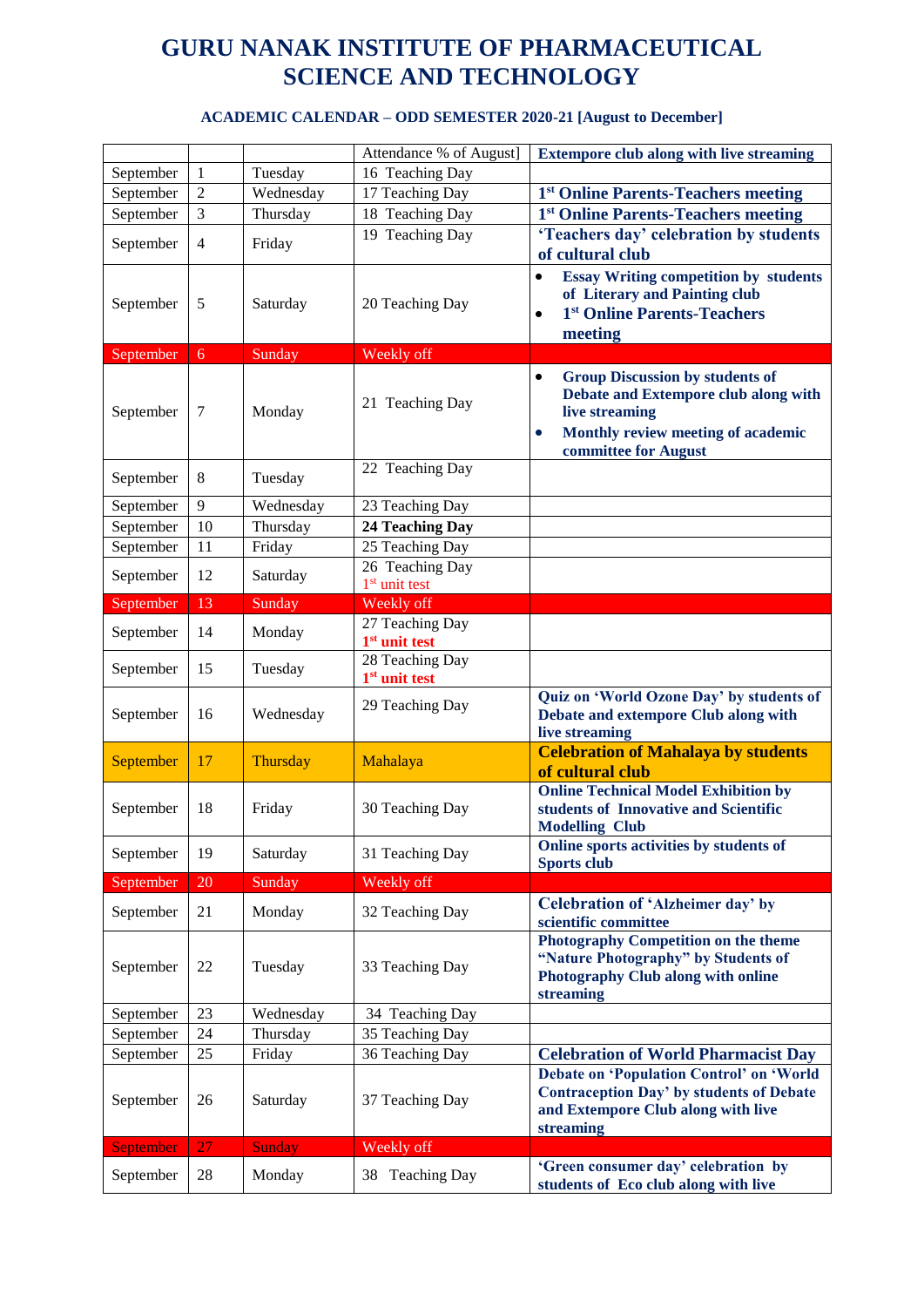|           |              |                 |                                                                                   | streaming                                                                                                                                                                                                                                                                                                              |
|-----------|--------------|-----------------|-----------------------------------------------------------------------------------|------------------------------------------------------------------------------------------------------------------------------------------------------------------------------------------------------------------------------------------------------------------------------------------------------------------------|
|           |              |                 | 39 Teaching Day<br>[Declaration of                                                |                                                                                                                                                                                                                                                                                                                        |
| September | 29           | Tuesday         | Attendance % of<br>September]                                                     |                                                                                                                                                                                                                                                                                                                        |
| September | 30           | Wednesday       | 40 Teaching Day                                                                   | <b>Month End GD on Current Affairs by</b><br>students of Debate and extempore club                                                                                                                                                                                                                                     |
| October   | $\mathbf{1}$ | Thursday        | 41 Teaching Day                                                                   |                                                                                                                                                                                                                                                                                                                        |
| October   | 2            | Friday          | <b>Holiday (Gandhi</b><br>Jayanti)                                                | <b>Digital Art, hand poster competition by</b><br>students of Literary and Painting club                                                                                                                                                                                                                               |
| October   | 3            | Saturday        | 42 Teaching Day                                                                   |                                                                                                                                                                                                                                                                                                                        |
| October   | 4            | Sunday          | Weekly off                                                                        |                                                                                                                                                                                                                                                                                                                        |
| October   | 5            | Monday          | 43 Teaching day<br>Distribution of answer<br>script for 1 <sup>st</sup> unit test | Quiz on 'World Habitat Day' by students<br>of Debate and Extempore club along with<br>live streaming                                                                                                                                                                                                                   |
| October   | 6            | Tuesday         | 44Teaching Day<br>Distribution of answer<br>script for 1 <sup>st</sup> unit test  |                                                                                                                                                                                                                                                                                                                        |
| October   | 7            | Wednesday       | 45 Teaching Day                                                                   | Monthly review meeting of academic<br>committee                                                                                                                                                                                                                                                                        |
| October   | 8            | Thursday        | 46 Teaching Day                                                                   |                                                                                                                                                                                                                                                                                                                        |
| October   | 9            | Friday          | 47 Teaching Day                                                                   | Online sports activities by students of<br>sports club                                                                                                                                                                                                                                                                 |
| October   | 10           | Saturday        | 48Teaching Day                                                                    |                                                                                                                                                                                                                                                                                                                        |
| October   | 11           | Sunday          | Weekly off                                                                        |                                                                                                                                                                                                                                                                                                                        |
| October   | 12           | Monday          | 49 Teaching Day<br><b>Commencement of</b><br>new batch                            | <b>Induction program</b>                                                                                                                                                                                                                                                                                               |
| October   | 13           | Tuesday         | 50Teaching Day                                                                    | <b>Induction program</b><br>$\bullet$<br><b>Observation of 'International day for</b><br>$\bullet$<br><b>Natural Disaster Reduction' by</b><br>students of Eco club along with live<br>streaming<br><b>Extempore on 'Disaster Management'</b><br>by students of Debate and Extempore<br>club along with live streaming |
| October   | 14           | Wednesday       | 51 Teaching Day                                                                   | <b>Induction program</b>                                                                                                                                                                                                                                                                                               |
| October   | 15           | Thursday        | 52 Teaching Day                                                                   | <b>Induction program</b>                                                                                                                                                                                                                                                                                               |
| October   | 16           | Friday          | 53 Teaching Day                                                                   | <b>Induction program</b>                                                                                                                                                                                                                                                                                               |
| October   | $17\,$       | Saturday        | 54 Teaching Day                                                                   | <b>Induction program</b>                                                                                                                                                                                                                                                                                               |
| October   | 18           | Sunday          | Weekly off                                                                        |                                                                                                                                                                                                                                                                                                                        |
| October   | 19           | Monday          | 55 Teaching Day                                                                   | <b>Induction program</b>                                                                                                                                                                                                                                                                                               |
| October   | $20\,$       | Tuesday         | 56 Teaching Day                                                                   | <b>Induction program</b>                                                                                                                                                                                                                                                                                               |
| October   | 21           | Wednesday       | Durga Puja Vacation                                                               |                                                                                                                                                                                                                                                                                                                        |
| October   | 22           | Thursday        | Durga Puja Vacation                                                               |                                                                                                                                                                                                                                                                                                                        |
| October   | 23           | Friday          | Durga Puja Vacation                                                               |                                                                                                                                                                                                                                                                                                                        |
| October   | 24           | Saturday        | Durga Puja Vacation                                                               |                                                                                                                                                                                                                                                                                                                        |
| October   | 25           | Sunday          | Durga Puja Vacation                                                               |                                                                                                                                                                                                                                                                                                                        |
| October   | 26           | <b>Monday</b>   | Durga Puja Vacation                                                               |                                                                                                                                                                                                                                                                                                                        |
| October   | 27           | Tuesday         | Durga Puja Vacation                                                               |                                                                                                                                                                                                                                                                                                                        |
| October   | 28           | Wednesday       | Durga Puja Vacation                                                               |                                                                                                                                                                                                                                                                                                                        |
| October   | 29           | <b>Thursday</b> | Durga Puja Vacation                                                               |                                                                                                                                                                                                                                                                                                                        |
| October   | 30           | Friday          | Laxmi Puja                                                                        |                                                                                                                                                                                                                                                                                                                        |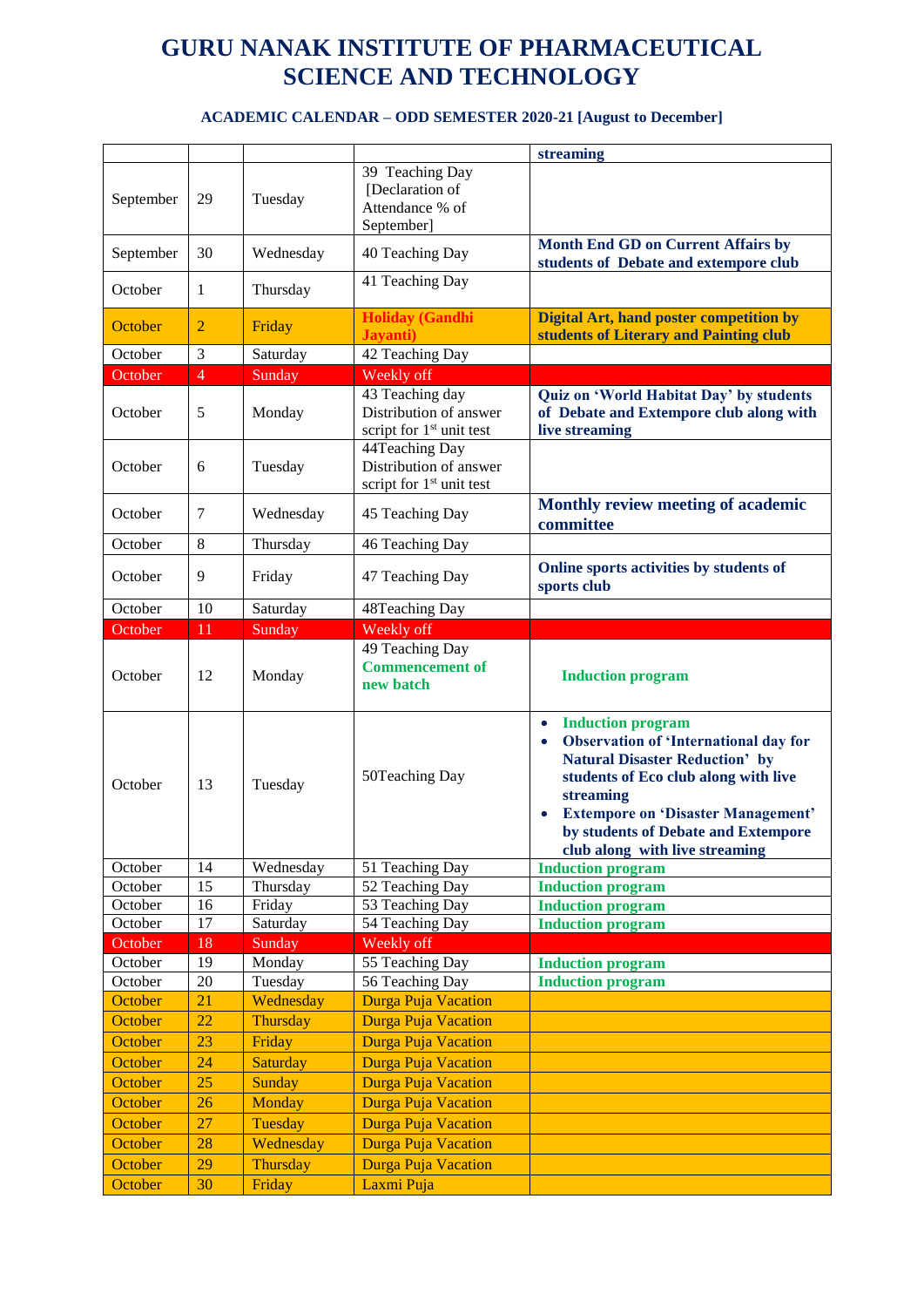| Weekly off<br>November<br>Sunday<br>$\mathbf{1}$<br>57 Teaching Day<br>$\overline{2}$<br>November<br>Monday<br><b>Induction program</b><br>$\overline{3}$<br>Tuesday<br>58Teaching Day<br><b>Induction program</b><br>November<br>$\overline{4}$<br>Wednesday<br>59 Teaching Day<br>November<br><b>Induction program</b><br>$\overline{5}$<br>60Teaching Day<br>November<br>Thursday<br><b>Induction program</b><br>6<br>61 Teaching Day<br>November<br>Friday<br><b>Induction program</b><br><b>Induction program</b><br>Cancer awareness program by the<br>$\bullet$<br>November<br>7<br>Saturday<br>Weekly off<br>students of Debate and Extempore<br><b>Club</b><br>November<br>8<br>Weekly off<br>Sunday<br>9<br>62 Teaching Day<br>November<br>Monday<br><b>Fresher's welcome program</b><br>Workshop on 'basic of photography'- by<br>10<br>November<br>Tuesday<br>63 Teaching Day<br>students of Photography Club<br>Monthly review meeting of academic<br>64 Teaching Day<br>11<br>November<br>Wednesday<br>$2nd$ unit test<br>committee<br>65 Teaching Day<br>12<br>November<br>Thursday<br>$2nd$ unit test<br>Pre diwali celebration by students of<br>$\bullet$<br>cultural club<br>66Teaching Day<br>$2nd$ unit test<br>13<br>Friday<br>November<br><b>Comic story writing, Painting</b><br>$\bullet$<br>competition by students of Literary<br>and Painting club<br>November<br>14<br>Saturday<br>Kali puja<br>November<br>15<br>Diwali<br><b>Sunday</b><br>Bhatridwitia<br>November<br>16<br>Monday<br><b>World diabetes Day celebration by</b><br>17<br>November<br>Tuesday<br>67 Teaching Day<br>scientific committee<br>68 Teaching Day<br><b>Collection of Student</b><br>2 <sup>nd</sup> online Parents Teachers Meeting<br>November<br>18<br>Wednesday<br>feedback<br>(1 <sup>st</sup> year)<br>• Inter college Extempore competition<br>and Awareness on 'World Toilet Day'<br>by students of Debate and Extempore<br>$\mid$ 19<br>Thursday<br>November<br>69 Teaching Day<br>club<br>2 <sup>nd</sup> online Parents Teachers Meeting<br>(2 <sup>nd</sup> year)<br>2 <sup>nd</sup><br>online Parents Teachers Meeting<br>November<br>20<br>Friday<br>70 Teaching Day<br>(3 <sup>rd</sup> year)<br>Online sports activities by Students of<br>71Teaching Day<br>sports club<br>November<br>21<br>Saturday<br>2 <sup>nd</sup> online Parents Teachers<br>Meeting $(4th$ year)<br>November<br>22<br>Weekly off<br>Sunday<br>72 Teaching Day<br>November<br>23<br>Monday<br>November<br>24<br>Tuesday<br>73 Teaching Day<br>November<br>25<br>Wednesday<br>74 Teaching Day<br>26<br>November | October  | 31 | <b>Saturday</b> | Weekly off                         |  |
|----------------------------------------------------------------------------------------------------------------------------------------------------------------------------------------------------------------------------------------------------------------------------------------------------------------------------------------------------------------------------------------------------------------------------------------------------------------------------------------------------------------------------------------------------------------------------------------------------------------------------------------------------------------------------------------------------------------------------------------------------------------------------------------------------------------------------------------------------------------------------------------------------------------------------------------------------------------------------------------------------------------------------------------------------------------------------------------------------------------------------------------------------------------------------------------------------------------------------------------------------------------------------------------------------------------------------------------------------------------------------------------------------------------------------------------------------------------------------------------------------------------------------------------------------------------------------------------------------------------------------------------------------------------------------------------------------------------------------------------------------------------------------------------------------------------------------------------------------------------------------------------------------------------------------------------------------------------------------------------------------------------------------------------------------------------------------------------------------------------------------------------------------------------------------------------------------------------------------------------------------------------------------------------------------------------------------------------------------------------------------------------------------------------------------------------------------------------------------------------------------------------------------------------------------------------------------------------------------------------|----------|----|-----------------|------------------------------------|--|
|                                                                                                                                                                                                                                                                                                                                                                                                                                                                                                                                                                                                                                                                                                                                                                                                                                                                                                                                                                                                                                                                                                                                                                                                                                                                                                                                                                                                                                                                                                                                                                                                                                                                                                                                                                                                                                                                                                                                                                                                                                                                                                                                                                                                                                                                                                                                                                                                                                                                                                                                                                                                                |          |    |                 |                                    |  |
|                                                                                                                                                                                                                                                                                                                                                                                                                                                                                                                                                                                                                                                                                                                                                                                                                                                                                                                                                                                                                                                                                                                                                                                                                                                                                                                                                                                                                                                                                                                                                                                                                                                                                                                                                                                                                                                                                                                                                                                                                                                                                                                                                                                                                                                                                                                                                                                                                                                                                                                                                                                                                |          |    |                 |                                    |  |
|                                                                                                                                                                                                                                                                                                                                                                                                                                                                                                                                                                                                                                                                                                                                                                                                                                                                                                                                                                                                                                                                                                                                                                                                                                                                                                                                                                                                                                                                                                                                                                                                                                                                                                                                                                                                                                                                                                                                                                                                                                                                                                                                                                                                                                                                                                                                                                                                                                                                                                                                                                                                                |          |    |                 |                                    |  |
|                                                                                                                                                                                                                                                                                                                                                                                                                                                                                                                                                                                                                                                                                                                                                                                                                                                                                                                                                                                                                                                                                                                                                                                                                                                                                                                                                                                                                                                                                                                                                                                                                                                                                                                                                                                                                                                                                                                                                                                                                                                                                                                                                                                                                                                                                                                                                                                                                                                                                                                                                                                                                |          |    |                 |                                    |  |
|                                                                                                                                                                                                                                                                                                                                                                                                                                                                                                                                                                                                                                                                                                                                                                                                                                                                                                                                                                                                                                                                                                                                                                                                                                                                                                                                                                                                                                                                                                                                                                                                                                                                                                                                                                                                                                                                                                                                                                                                                                                                                                                                                                                                                                                                                                                                                                                                                                                                                                                                                                                                                |          |    |                 |                                    |  |
|                                                                                                                                                                                                                                                                                                                                                                                                                                                                                                                                                                                                                                                                                                                                                                                                                                                                                                                                                                                                                                                                                                                                                                                                                                                                                                                                                                                                                                                                                                                                                                                                                                                                                                                                                                                                                                                                                                                                                                                                                                                                                                                                                                                                                                                                                                                                                                                                                                                                                                                                                                                                                |          |    |                 |                                    |  |
|                                                                                                                                                                                                                                                                                                                                                                                                                                                                                                                                                                                                                                                                                                                                                                                                                                                                                                                                                                                                                                                                                                                                                                                                                                                                                                                                                                                                                                                                                                                                                                                                                                                                                                                                                                                                                                                                                                                                                                                                                                                                                                                                                                                                                                                                                                                                                                                                                                                                                                                                                                                                                |          |    |                 |                                    |  |
|                                                                                                                                                                                                                                                                                                                                                                                                                                                                                                                                                                                                                                                                                                                                                                                                                                                                                                                                                                                                                                                                                                                                                                                                                                                                                                                                                                                                                                                                                                                                                                                                                                                                                                                                                                                                                                                                                                                                                                                                                                                                                                                                                                                                                                                                                                                                                                                                                                                                                                                                                                                                                |          |    |                 |                                    |  |
|                                                                                                                                                                                                                                                                                                                                                                                                                                                                                                                                                                                                                                                                                                                                                                                                                                                                                                                                                                                                                                                                                                                                                                                                                                                                                                                                                                                                                                                                                                                                                                                                                                                                                                                                                                                                                                                                                                                                                                                                                                                                                                                                                                                                                                                                                                                                                                                                                                                                                                                                                                                                                |          |    |                 |                                    |  |
|                                                                                                                                                                                                                                                                                                                                                                                                                                                                                                                                                                                                                                                                                                                                                                                                                                                                                                                                                                                                                                                                                                                                                                                                                                                                                                                                                                                                                                                                                                                                                                                                                                                                                                                                                                                                                                                                                                                                                                                                                                                                                                                                                                                                                                                                                                                                                                                                                                                                                                                                                                                                                |          |    |                 |                                    |  |
|                                                                                                                                                                                                                                                                                                                                                                                                                                                                                                                                                                                                                                                                                                                                                                                                                                                                                                                                                                                                                                                                                                                                                                                                                                                                                                                                                                                                                                                                                                                                                                                                                                                                                                                                                                                                                                                                                                                                                                                                                                                                                                                                                                                                                                                                                                                                                                                                                                                                                                                                                                                                                |          |    |                 |                                    |  |
|                                                                                                                                                                                                                                                                                                                                                                                                                                                                                                                                                                                                                                                                                                                                                                                                                                                                                                                                                                                                                                                                                                                                                                                                                                                                                                                                                                                                                                                                                                                                                                                                                                                                                                                                                                                                                                                                                                                                                                                                                                                                                                                                                                                                                                                                                                                                                                                                                                                                                                                                                                                                                |          |    |                 |                                    |  |
|                                                                                                                                                                                                                                                                                                                                                                                                                                                                                                                                                                                                                                                                                                                                                                                                                                                                                                                                                                                                                                                                                                                                                                                                                                                                                                                                                                                                                                                                                                                                                                                                                                                                                                                                                                                                                                                                                                                                                                                                                                                                                                                                                                                                                                                                                                                                                                                                                                                                                                                                                                                                                |          |    |                 |                                    |  |
|                                                                                                                                                                                                                                                                                                                                                                                                                                                                                                                                                                                                                                                                                                                                                                                                                                                                                                                                                                                                                                                                                                                                                                                                                                                                                                                                                                                                                                                                                                                                                                                                                                                                                                                                                                                                                                                                                                                                                                                                                                                                                                                                                                                                                                                                                                                                                                                                                                                                                                                                                                                                                |          |    |                 |                                    |  |
|                                                                                                                                                                                                                                                                                                                                                                                                                                                                                                                                                                                                                                                                                                                                                                                                                                                                                                                                                                                                                                                                                                                                                                                                                                                                                                                                                                                                                                                                                                                                                                                                                                                                                                                                                                                                                                                                                                                                                                                                                                                                                                                                                                                                                                                                                                                                                                                                                                                                                                                                                                                                                |          |    |                 |                                    |  |
|                                                                                                                                                                                                                                                                                                                                                                                                                                                                                                                                                                                                                                                                                                                                                                                                                                                                                                                                                                                                                                                                                                                                                                                                                                                                                                                                                                                                                                                                                                                                                                                                                                                                                                                                                                                                                                                                                                                                                                                                                                                                                                                                                                                                                                                                                                                                                                                                                                                                                                                                                                                                                |          |    |                 |                                    |  |
|                                                                                                                                                                                                                                                                                                                                                                                                                                                                                                                                                                                                                                                                                                                                                                                                                                                                                                                                                                                                                                                                                                                                                                                                                                                                                                                                                                                                                                                                                                                                                                                                                                                                                                                                                                                                                                                                                                                                                                                                                                                                                                                                                                                                                                                                                                                                                                                                                                                                                                                                                                                                                |          |    |                 |                                    |  |
|                                                                                                                                                                                                                                                                                                                                                                                                                                                                                                                                                                                                                                                                                                                                                                                                                                                                                                                                                                                                                                                                                                                                                                                                                                                                                                                                                                                                                                                                                                                                                                                                                                                                                                                                                                                                                                                                                                                                                                                                                                                                                                                                                                                                                                                                                                                                                                                                                                                                                                                                                                                                                |          |    |                 |                                    |  |
|                                                                                                                                                                                                                                                                                                                                                                                                                                                                                                                                                                                                                                                                                                                                                                                                                                                                                                                                                                                                                                                                                                                                                                                                                                                                                                                                                                                                                                                                                                                                                                                                                                                                                                                                                                                                                                                                                                                                                                                                                                                                                                                                                                                                                                                                                                                                                                                                                                                                                                                                                                                                                |          |    |                 |                                    |  |
|                                                                                                                                                                                                                                                                                                                                                                                                                                                                                                                                                                                                                                                                                                                                                                                                                                                                                                                                                                                                                                                                                                                                                                                                                                                                                                                                                                                                                                                                                                                                                                                                                                                                                                                                                                                                                                                                                                                                                                                                                                                                                                                                                                                                                                                                                                                                                                                                                                                                                                                                                                                                                |          |    |                 |                                    |  |
|                                                                                                                                                                                                                                                                                                                                                                                                                                                                                                                                                                                                                                                                                                                                                                                                                                                                                                                                                                                                                                                                                                                                                                                                                                                                                                                                                                                                                                                                                                                                                                                                                                                                                                                                                                                                                                                                                                                                                                                                                                                                                                                                                                                                                                                                                                                                                                                                                                                                                                                                                                                                                |          |    |                 |                                    |  |
|                                                                                                                                                                                                                                                                                                                                                                                                                                                                                                                                                                                                                                                                                                                                                                                                                                                                                                                                                                                                                                                                                                                                                                                                                                                                                                                                                                                                                                                                                                                                                                                                                                                                                                                                                                                                                                                                                                                                                                                                                                                                                                                                                                                                                                                                                                                                                                                                                                                                                                                                                                                                                |          |    |                 |                                    |  |
|                                                                                                                                                                                                                                                                                                                                                                                                                                                                                                                                                                                                                                                                                                                                                                                                                                                                                                                                                                                                                                                                                                                                                                                                                                                                                                                                                                                                                                                                                                                                                                                                                                                                                                                                                                                                                                                                                                                                                                                                                                                                                                                                                                                                                                                                                                                                                                                                                                                                                                                                                                                                                |          |    |                 |                                    |  |
|                                                                                                                                                                                                                                                                                                                                                                                                                                                                                                                                                                                                                                                                                                                                                                                                                                                                                                                                                                                                                                                                                                                                                                                                                                                                                                                                                                                                                                                                                                                                                                                                                                                                                                                                                                                                                                                                                                                                                                                                                                                                                                                                                                                                                                                                                                                                                                                                                                                                                                                                                                                                                |          |    |                 |                                    |  |
|                                                                                                                                                                                                                                                                                                                                                                                                                                                                                                                                                                                                                                                                                                                                                                                                                                                                                                                                                                                                                                                                                                                                                                                                                                                                                                                                                                                                                                                                                                                                                                                                                                                                                                                                                                                                                                                                                                                                                                                                                                                                                                                                                                                                                                                                                                                                                                                                                                                                                                                                                                                                                |          |    |                 |                                    |  |
|                                                                                                                                                                                                                                                                                                                                                                                                                                                                                                                                                                                                                                                                                                                                                                                                                                                                                                                                                                                                                                                                                                                                                                                                                                                                                                                                                                                                                                                                                                                                                                                                                                                                                                                                                                                                                                                                                                                                                                                                                                                                                                                                                                                                                                                                                                                                                                                                                                                                                                                                                                                                                |          |    |                 |                                    |  |
|                                                                                                                                                                                                                                                                                                                                                                                                                                                                                                                                                                                                                                                                                                                                                                                                                                                                                                                                                                                                                                                                                                                                                                                                                                                                                                                                                                                                                                                                                                                                                                                                                                                                                                                                                                                                                                                                                                                                                                                                                                                                                                                                                                                                                                                                                                                                                                                                                                                                                                                                                                                                                |          |    |                 |                                    |  |
|                                                                                                                                                                                                                                                                                                                                                                                                                                                                                                                                                                                                                                                                                                                                                                                                                                                                                                                                                                                                                                                                                                                                                                                                                                                                                                                                                                                                                                                                                                                                                                                                                                                                                                                                                                                                                                                                                                                                                                                                                                                                                                                                                                                                                                                                                                                                                                                                                                                                                                                                                                                                                |          |    |                 |                                    |  |
|                                                                                                                                                                                                                                                                                                                                                                                                                                                                                                                                                                                                                                                                                                                                                                                                                                                                                                                                                                                                                                                                                                                                                                                                                                                                                                                                                                                                                                                                                                                                                                                                                                                                                                                                                                                                                                                                                                                                                                                                                                                                                                                                                                                                                                                                                                                                                                                                                                                                                                                                                                                                                |          |    |                 |                                    |  |
|                                                                                                                                                                                                                                                                                                                                                                                                                                                                                                                                                                                                                                                                                                                                                                                                                                                                                                                                                                                                                                                                                                                                                                                                                                                                                                                                                                                                                                                                                                                                                                                                                                                                                                                                                                                                                                                                                                                                                                                                                                                                                                                                                                                                                                                                                                                                                                                                                                                                                                                                                                                                                |          |    |                 |                                    |  |
|                                                                                                                                                                                                                                                                                                                                                                                                                                                                                                                                                                                                                                                                                                                                                                                                                                                                                                                                                                                                                                                                                                                                                                                                                                                                                                                                                                                                                                                                                                                                                                                                                                                                                                                                                                                                                                                                                                                                                                                                                                                                                                                                                                                                                                                                                                                                                                                                                                                                                                                                                                                                                |          |    |                 |                                    |  |
|                                                                                                                                                                                                                                                                                                                                                                                                                                                                                                                                                                                                                                                                                                                                                                                                                                                                                                                                                                                                                                                                                                                                                                                                                                                                                                                                                                                                                                                                                                                                                                                                                                                                                                                                                                                                                                                                                                                                                                                                                                                                                                                                                                                                                                                                                                                                                                                                                                                                                                                                                                                                                |          |    |                 |                                    |  |
|                                                                                                                                                                                                                                                                                                                                                                                                                                                                                                                                                                                                                                                                                                                                                                                                                                                                                                                                                                                                                                                                                                                                                                                                                                                                                                                                                                                                                                                                                                                                                                                                                                                                                                                                                                                                                                                                                                                                                                                                                                                                                                                                                                                                                                                                                                                                                                                                                                                                                                                                                                                                                |          |    |                 |                                    |  |
|                                                                                                                                                                                                                                                                                                                                                                                                                                                                                                                                                                                                                                                                                                                                                                                                                                                                                                                                                                                                                                                                                                                                                                                                                                                                                                                                                                                                                                                                                                                                                                                                                                                                                                                                                                                                                                                                                                                                                                                                                                                                                                                                                                                                                                                                                                                                                                                                                                                                                                                                                                                                                |          |    |                 |                                    |  |
|                                                                                                                                                                                                                                                                                                                                                                                                                                                                                                                                                                                                                                                                                                                                                                                                                                                                                                                                                                                                                                                                                                                                                                                                                                                                                                                                                                                                                                                                                                                                                                                                                                                                                                                                                                                                                                                                                                                                                                                                                                                                                                                                                                                                                                                                                                                                                                                                                                                                                                                                                                                                                |          |    |                 |                                    |  |
|                                                                                                                                                                                                                                                                                                                                                                                                                                                                                                                                                                                                                                                                                                                                                                                                                                                                                                                                                                                                                                                                                                                                                                                                                                                                                                                                                                                                                                                                                                                                                                                                                                                                                                                                                                                                                                                                                                                                                                                                                                                                                                                                                                                                                                                                                                                                                                                                                                                                                                                                                                                                                |          |    |                 |                                    |  |
|                                                                                                                                                                                                                                                                                                                                                                                                                                                                                                                                                                                                                                                                                                                                                                                                                                                                                                                                                                                                                                                                                                                                                                                                                                                                                                                                                                                                                                                                                                                                                                                                                                                                                                                                                                                                                                                                                                                                                                                                                                                                                                                                                                                                                                                                                                                                                                                                                                                                                                                                                                                                                |          |    |                 |                                    |  |
|                                                                                                                                                                                                                                                                                                                                                                                                                                                                                                                                                                                                                                                                                                                                                                                                                                                                                                                                                                                                                                                                                                                                                                                                                                                                                                                                                                                                                                                                                                                                                                                                                                                                                                                                                                                                                                                                                                                                                                                                                                                                                                                                                                                                                                                                                                                                                                                                                                                                                                                                                                                                                |          |    |                 |                                    |  |
|                                                                                                                                                                                                                                                                                                                                                                                                                                                                                                                                                                                                                                                                                                                                                                                                                                                                                                                                                                                                                                                                                                                                                                                                                                                                                                                                                                                                                                                                                                                                                                                                                                                                                                                                                                                                                                                                                                                                                                                                                                                                                                                                                                                                                                                                                                                                                                                                                                                                                                                                                                                                                |          |    |                 |                                    |  |
|                                                                                                                                                                                                                                                                                                                                                                                                                                                                                                                                                                                                                                                                                                                                                                                                                                                                                                                                                                                                                                                                                                                                                                                                                                                                                                                                                                                                                                                                                                                                                                                                                                                                                                                                                                                                                                                                                                                                                                                                                                                                                                                                                                                                                                                                                                                                                                                                                                                                                                                                                                                                                |          |    |                 |                                    |  |
|                                                                                                                                                                                                                                                                                                                                                                                                                                                                                                                                                                                                                                                                                                                                                                                                                                                                                                                                                                                                                                                                                                                                                                                                                                                                                                                                                                                                                                                                                                                                                                                                                                                                                                                                                                                                                                                                                                                                                                                                                                                                                                                                                                                                                                                                                                                                                                                                                                                                                                                                                                                                                |          |    |                 |                                    |  |
|                                                                                                                                                                                                                                                                                                                                                                                                                                                                                                                                                                                                                                                                                                                                                                                                                                                                                                                                                                                                                                                                                                                                                                                                                                                                                                                                                                                                                                                                                                                                                                                                                                                                                                                                                                                                                                                                                                                                                                                                                                                                                                                                                                                                                                                                                                                                                                                                                                                                                                                                                                                                                |          |    |                 |                                    |  |
|                                                                                                                                                                                                                                                                                                                                                                                                                                                                                                                                                                                                                                                                                                                                                                                                                                                                                                                                                                                                                                                                                                                                                                                                                                                                                                                                                                                                                                                                                                                                                                                                                                                                                                                                                                                                                                                                                                                                                                                                                                                                                                                                                                                                                                                                                                                                                                                                                                                                                                                                                                                                                |          |    |                 |                                    |  |
|                                                                                                                                                                                                                                                                                                                                                                                                                                                                                                                                                                                                                                                                                                                                                                                                                                                                                                                                                                                                                                                                                                                                                                                                                                                                                                                                                                                                                                                                                                                                                                                                                                                                                                                                                                                                                                                                                                                                                                                                                                                                                                                                                                                                                                                                                                                                                                                                                                                                                                                                                                                                                |          |    |                 |                                    |  |
|                                                                                                                                                                                                                                                                                                                                                                                                                                                                                                                                                                                                                                                                                                                                                                                                                                                                                                                                                                                                                                                                                                                                                                                                                                                                                                                                                                                                                                                                                                                                                                                                                                                                                                                                                                                                                                                                                                                                                                                                                                                                                                                                                                                                                                                                                                                                                                                                                                                                                                                                                                                                                |          |    |                 |                                    |  |
|                                                                                                                                                                                                                                                                                                                                                                                                                                                                                                                                                                                                                                                                                                                                                                                                                                                                                                                                                                                                                                                                                                                                                                                                                                                                                                                                                                                                                                                                                                                                                                                                                                                                                                                                                                                                                                                                                                                                                                                                                                                                                                                                                                                                                                                                                                                                                                                                                                                                                                                                                                                                                |          |    |                 |                                    |  |
|                                                                                                                                                                                                                                                                                                                                                                                                                                                                                                                                                                                                                                                                                                                                                                                                                                                                                                                                                                                                                                                                                                                                                                                                                                                                                                                                                                                                                                                                                                                                                                                                                                                                                                                                                                                                                                                                                                                                                                                                                                                                                                                                                                                                                                                                                                                                                                                                                                                                                                                                                                                                                |          |    |                 |                                    |  |
|                                                                                                                                                                                                                                                                                                                                                                                                                                                                                                                                                                                                                                                                                                                                                                                                                                                                                                                                                                                                                                                                                                                                                                                                                                                                                                                                                                                                                                                                                                                                                                                                                                                                                                                                                                                                                                                                                                                                                                                                                                                                                                                                                                                                                                                                                                                                                                                                                                                                                                                                                                                                                |          |    |                 |                                    |  |
|                                                                                                                                                                                                                                                                                                                                                                                                                                                                                                                                                                                                                                                                                                                                                                                                                                                                                                                                                                                                                                                                                                                                                                                                                                                                                                                                                                                                                                                                                                                                                                                                                                                                                                                                                                                                                                                                                                                                                                                                                                                                                                                                                                                                                                                                                                                                                                                                                                                                                                                                                                                                                |          |    |                 |                                    |  |
|                                                                                                                                                                                                                                                                                                                                                                                                                                                                                                                                                                                                                                                                                                                                                                                                                                                                                                                                                                                                                                                                                                                                                                                                                                                                                                                                                                                                                                                                                                                                                                                                                                                                                                                                                                                                                                                                                                                                                                                                                                                                                                                                                                                                                                                                                                                                                                                                                                                                                                                                                                                                                |          |    | Thursday        | 75 Teaching Day                    |  |
| 28<br>November<br>Saturday<br>3rd unit test                                                                                                                                                                                                                                                                                                                                                                                                                                                                                                                                                                                                                                                                                                                                                                                                                                                                                                                                                                                                                                                                                                                                                                                                                                                                                                                                                                                                                                                                                                                                                                                                                                                                                                                                                                                                                                                                                                                                                                                                                                                                                                                                                                                                                                                                                                                                                                                                                                                                                                                                                                    | November | 27 | Friday          | 76 Teaching Day<br>77 Teaching Day |  |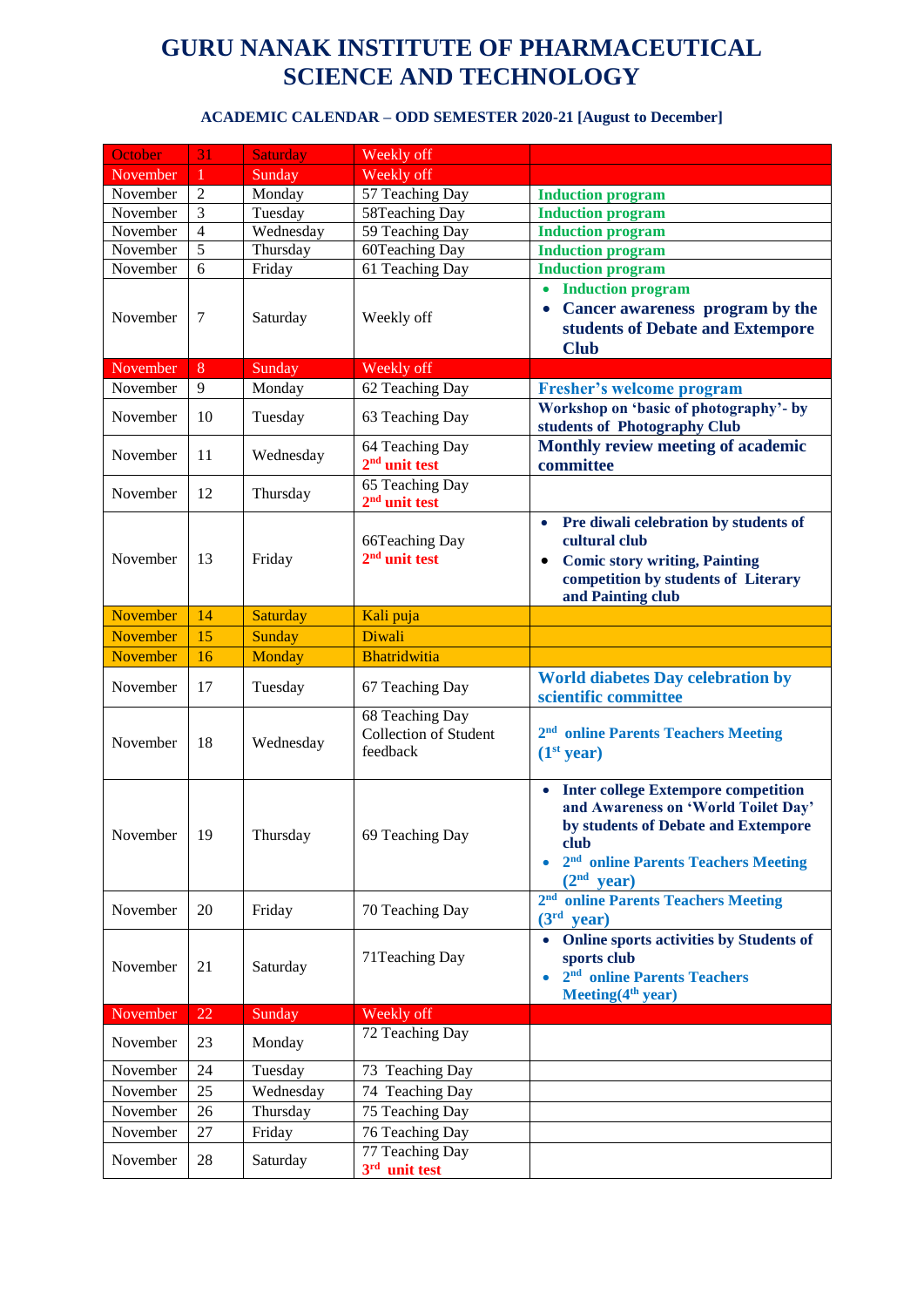| <b>ACADEMIC CALENDAR - ODD SEMESTER 2020-21 [August to December]</b> |  |
|----------------------------------------------------------------------|--|
|----------------------------------------------------------------------|--|

| November | 29             | Sunday    | Weekly off                         |                                                                                                                         |
|----------|----------------|-----------|------------------------------------|-------------------------------------------------------------------------------------------------------------------------|
| November | 30             | Monday    | Guru Nanak Jayanti                 | Wall magazine competition by students of<br><b>Literary and Painting club</b>                                           |
| December | $\mathbf{1}$   | Tuesday   | 78 Teaching Day<br>3rd unit test   |                                                                                                                         |
| December | $\overline{2}$ | Wednesday | 79 Teaching Day<br>3rd unit test   | 3rd online Parent Teachers Meeting<br>(1 <sup>st</sup> year)                                                            |
| December | 3              | Thursday  | 80 Teaching Day                    | 3rd online Parent Teachers Meeting<br>(2 <sup>nd</sup> year)                                                            |
| December | $\overline{4}$ | Friday    | 81 Teaching Day                    | 3rd online Parent Teachers Meeting<br>(3 <sup>rd</sup> year)                                                            |
| December | 5              | Saturday  | 82 Teaching Day                    | 3rd online Parent Teachers Meeting<br>(4 <sup>th</sup> year)                                                            |
| December | 6              | Sunday    | Weekly off                         |                                                                                                                         |
| December | $\tau$         | Monday    | 83 Teaching Day                    | Monthly review meeting of academic<br>committee                                                                         |
| December | 8              | Tuesday   | 84 Teaching Day                    |                                                                                                                         |
| December | 9              | Wednesday | 85 Teaching Day                    |                                                                                                                         |
| December | 10             | Thursday  | 86 Teaching Day                    |                                                                                                                         |
| December | 11             | Friday    | 87 Teaching Day                    |                                                                                                                         |
| December | 12             | Saturday  | 88 Teaching Day                    |                                                                                                                         |
| December | 13             | Sunday    | Weekly off                         |                                                                                                                         |
| December | 14             | Monday    | 89 Teaching Day                    |                                                                                                                         |
| December | 15             | Tuesday   | 90 Teaching Day                    | Photo exhibition on "Winter in Bengal"-<br>by students of Photography club along<br>with live streaming                 |
| December | 16             | Wednesday | Study leave                        |                                                                                                                         |
| December | 17             | Thursday  | Study leave                        |                                                                                                                         |
| December | 18             | Friday    | Study leave                        |                                                                                                                         |
| December | 19             | Saturday  | Study leave                        |                                                                                                                         |
| December | 20             | Sunday    | Study leave                        |                                                                                                                         |
| December | 21             | Monday    | Study leave                        |                                                                                                                         |
| December | 22             | Tuesday   | Study leave                        |                                                                                                                         |
| December | 23             | Wednesday | Study leave                        |                                                                                                                         |
| December | 24             | Thursday  | Study leave                        |                                                                                                                         |
| December | 25             | Friday    | <b>Holiday (Christmas)</b><br>Day) | <b>Craft competition (Handmade Greetings)</b><br><b>Card preparation</b> ) by students of Literary<br>and painting club |
| December | 26             | Saturday  | Study leave                        |                                                                                                                         |
| December | 27             | Sunday    | Study leave                        |                                                                                                                         |
| December | 28             | Monday    | Study leave                        |                                                                                                                         |
| December | 29             | Tuesday   | Study leave                        |                                                                                                                         |
| December | 30             | Wednesday | Study leave                        |                                                                                                                         |
| December | 31             | Thursday  | Study leave                        |                                                                                                                         |
|          |                |           |                                    |                                                                                                                         |

\*Semester Examination dates are subjected to notification by MAKAUT.